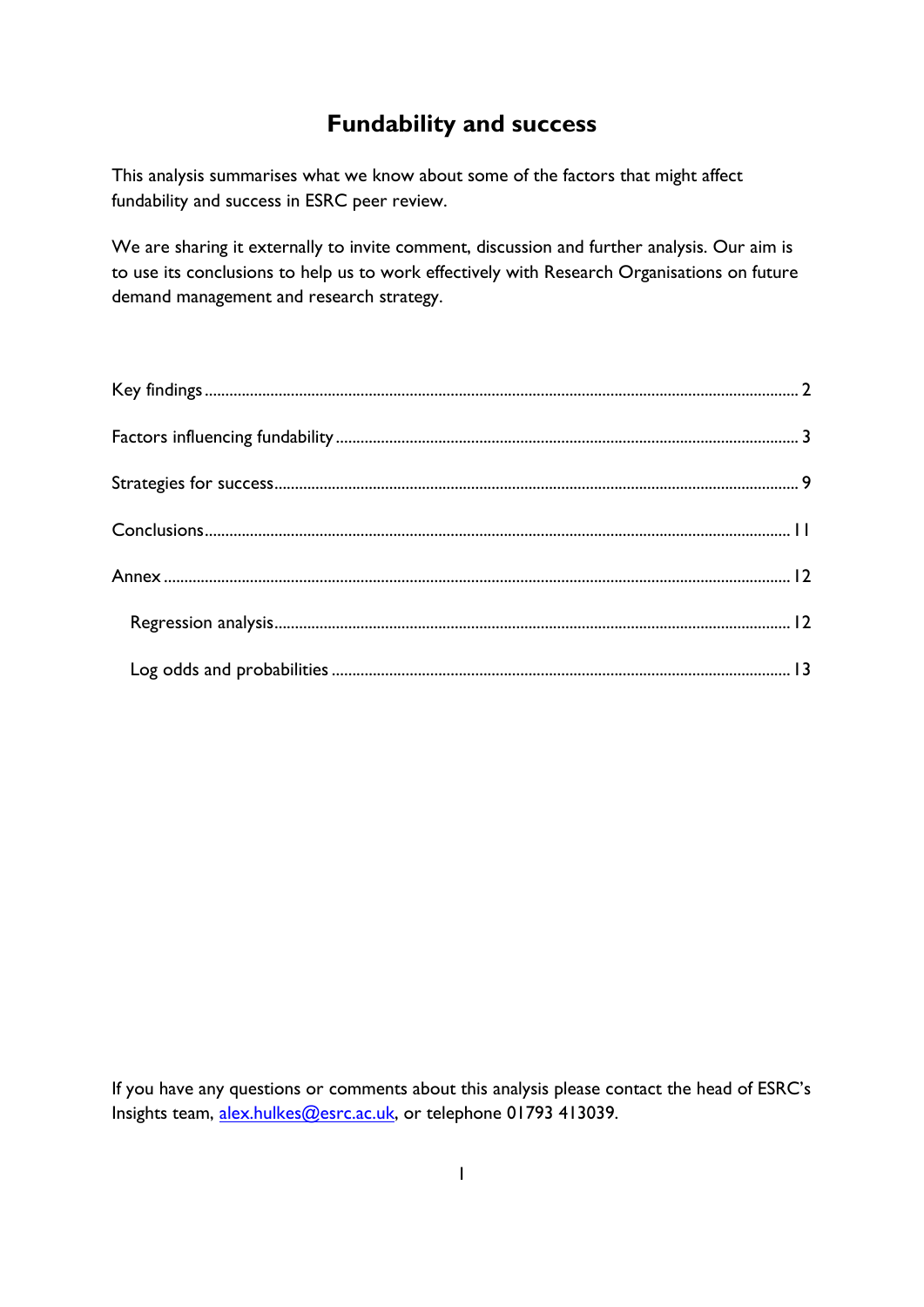## <span id="page-1-0"></span>**Key findings**

Research quality, as indicated by performance in the most recent REF exercise, influences the fundability of proposals.

There is probably some slight association between application volume and fundability. Rather than more frequent applicants being more successful, it seems likely that more successful ROs apply more frequently.

Scale of research effort is probably not associated with an RO's ability to generate fundable proposals.

Per-capita rates of proposal submission probably do not vary meaningfully across ROs.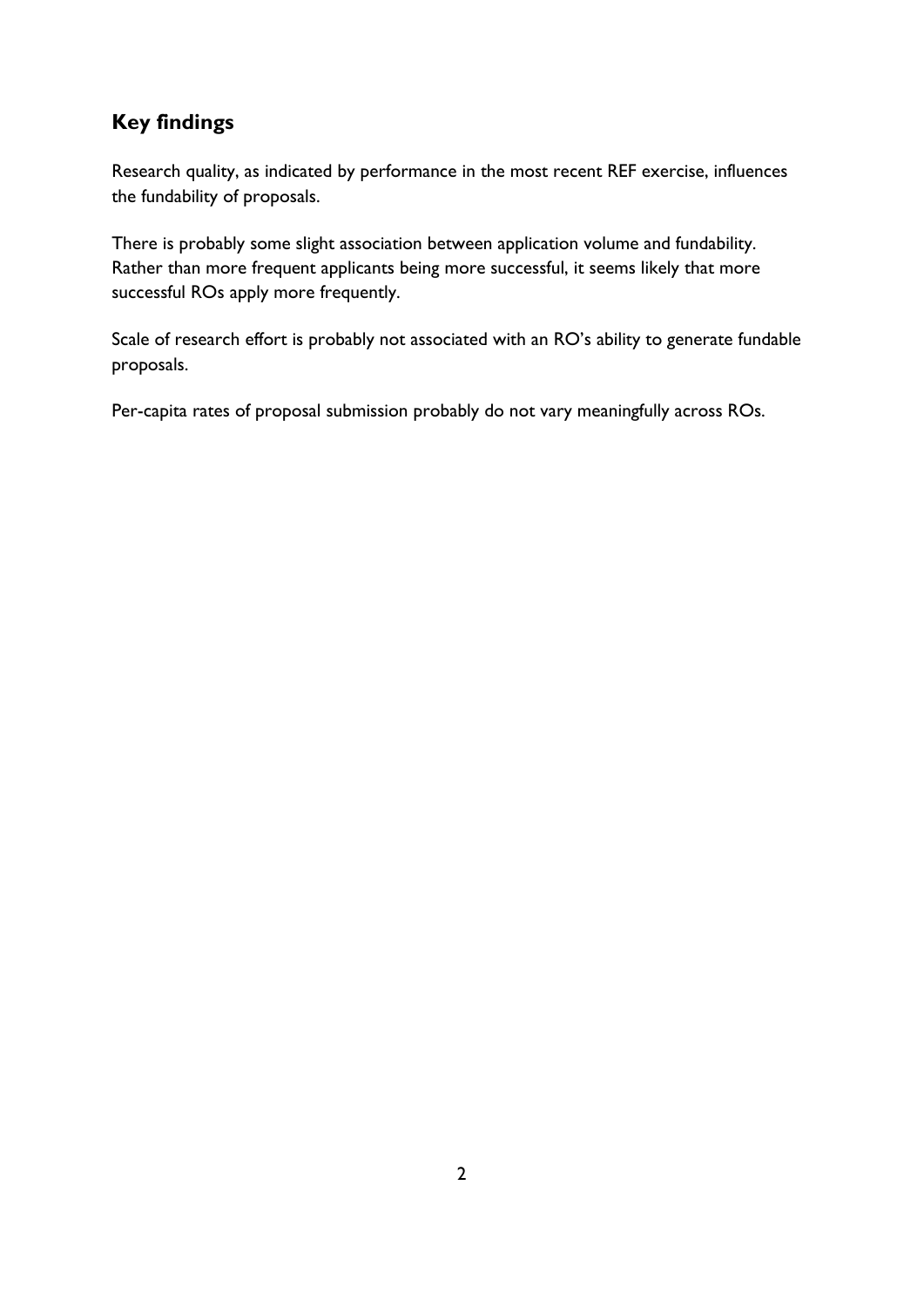## <span id="page-2-0"></span>**Factors influencing fundability**

While there is no straightforward and meaningful association between overall success rates and the number of proposals submitted to  $ESRC<sup>1</sup>$  $ESRC<sup>1</sup>$  $ESRC<sup>1</sup>$  there is an association between the fundability rate (the proportion of all proposals received that is fundable) and volume (Figure 1):



#### **Fundability rates differ across ROs**

Figure 1: funnel plot of fundability rates for 96 ROs with non-zero success rates relating to decisions made in financial years 2013/2014 to 2015/2016. Dashed lines are roughly 95% control limits, with red data points being outside the limit.

In figure 1 too many data points sit outside the control limits for the underlying hypothesis – that all ROs in the data set have the same underlying success rate – to be valid. There is clearly something influencing fundability systematically, and it's something to do with proposal volume.

-

<span id="page-2-1"></span><sup>&</sup>lt;sup>1</sup> See<http://www.esrc.ac.uk/files/about-us/performance-information/application-and-success-rate-analysis/> (PDF)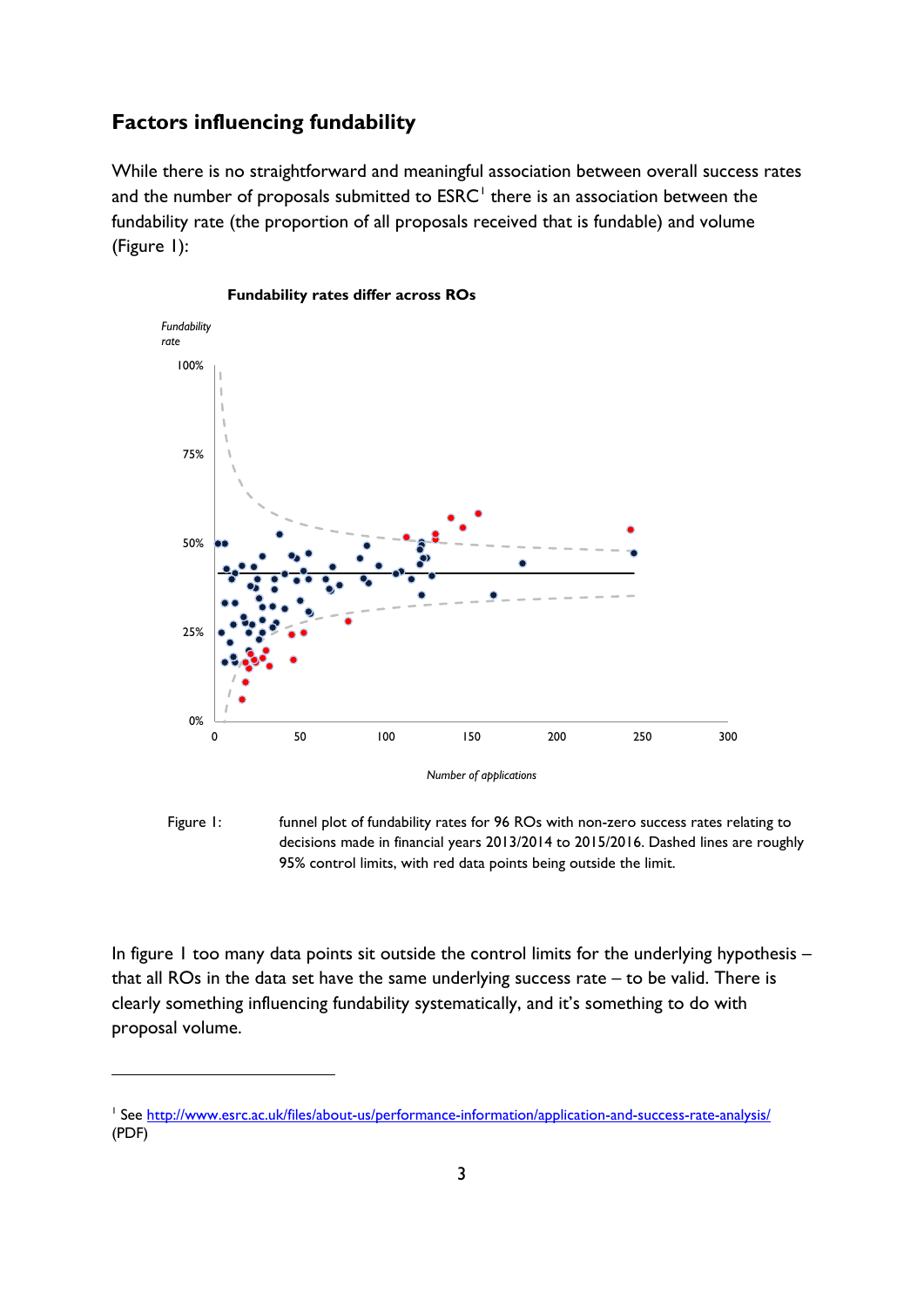

Figure [2](#page-3-0) shows a plot of  $log_{10}$  of the odds of funding<sup>2</sup> for the same data.



The relationship between the log odds of fundability and the number of proposals submitted is reasonably strong ( $R^2 = .32$ ) though of course Figure 2 does not tell us which way the relationship works or whether the number of proposals itself, rather than another factor, is the source of the systematic variation.

<u>.</u>

<span id="page-3-0"></span> $2$  A simple linear regression is not appropriate here as the dependent variable is a proportion. The odds of fundability are  ${p_{fundable}\over 1-p_{fundable}}$  or alternatively  $^{n_{fundable}\over 1/n_{unfundable}}$  for each RO, and taking the log of the odds linearises the relationship. The use of the odds ratio loses the simplicity of the direct interpretation of the fundability rate but the pattern seen in Figure 1 is still evident in Figure 2.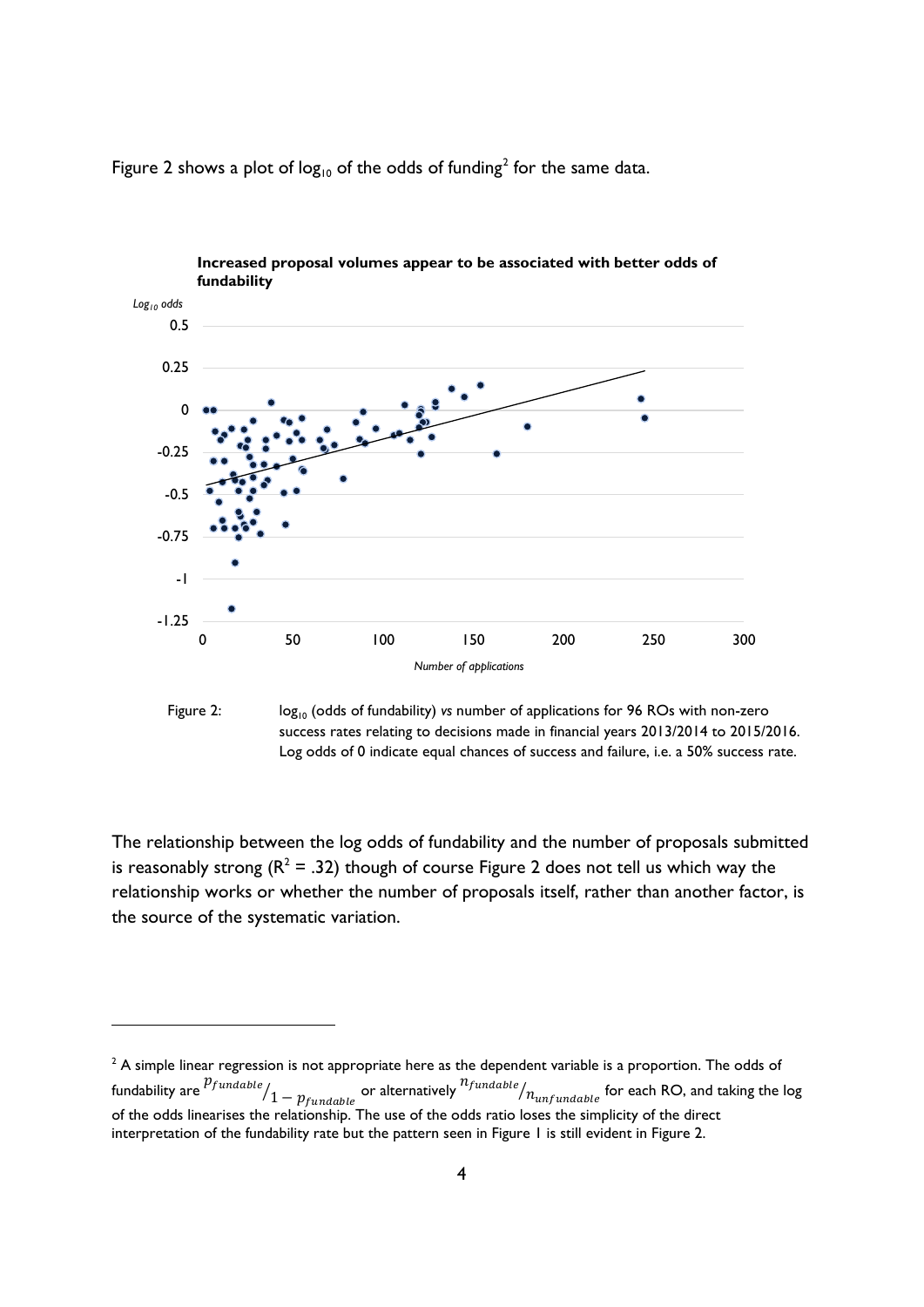A multiple linear regression (see the annex), based again on log odds of fundability as the outcome measure but incorporating two further characteristics of each RO, helps to clarify the situation. The explanatory variables used in this regression are:

- **Quality** the average proportion of outputs that were graded as 4\* in REF2014 for relevant Units of Assessment acting as a proxy measure of quality
- **Scale** the number of research active FTE in relevant REF Units of Assessment acting as a proxy measure of the size of the social science research effort in each RO
- **Application volume** as before

Further details of the analysis are in the annex, but based on data from 96 ROs with nonzero success rates over Financial Years 2013/2014 to 2015/2016 it seems that:

- **Quality** is very likely positively associated with fundability rates. Holding other factors constant, the higher the proportion of 4\* research outputs, the better the odds that an RO's proposals will be fundable.
- **Scale** is probably not related to fundability rates. Holding other factors constant, the number of FTEs returned in REF does not affect the odds of fundability.
- **Application volume** may be positively associated with fundability rates. Holding other factors constant, the number of proposals submitted may have a slight positive association with an RO's odds of fundability, but the relationship is weak.

The relationship suggested by Figure 2, between fundability and volume, is a bit misleading, as can be seen in Figure 3: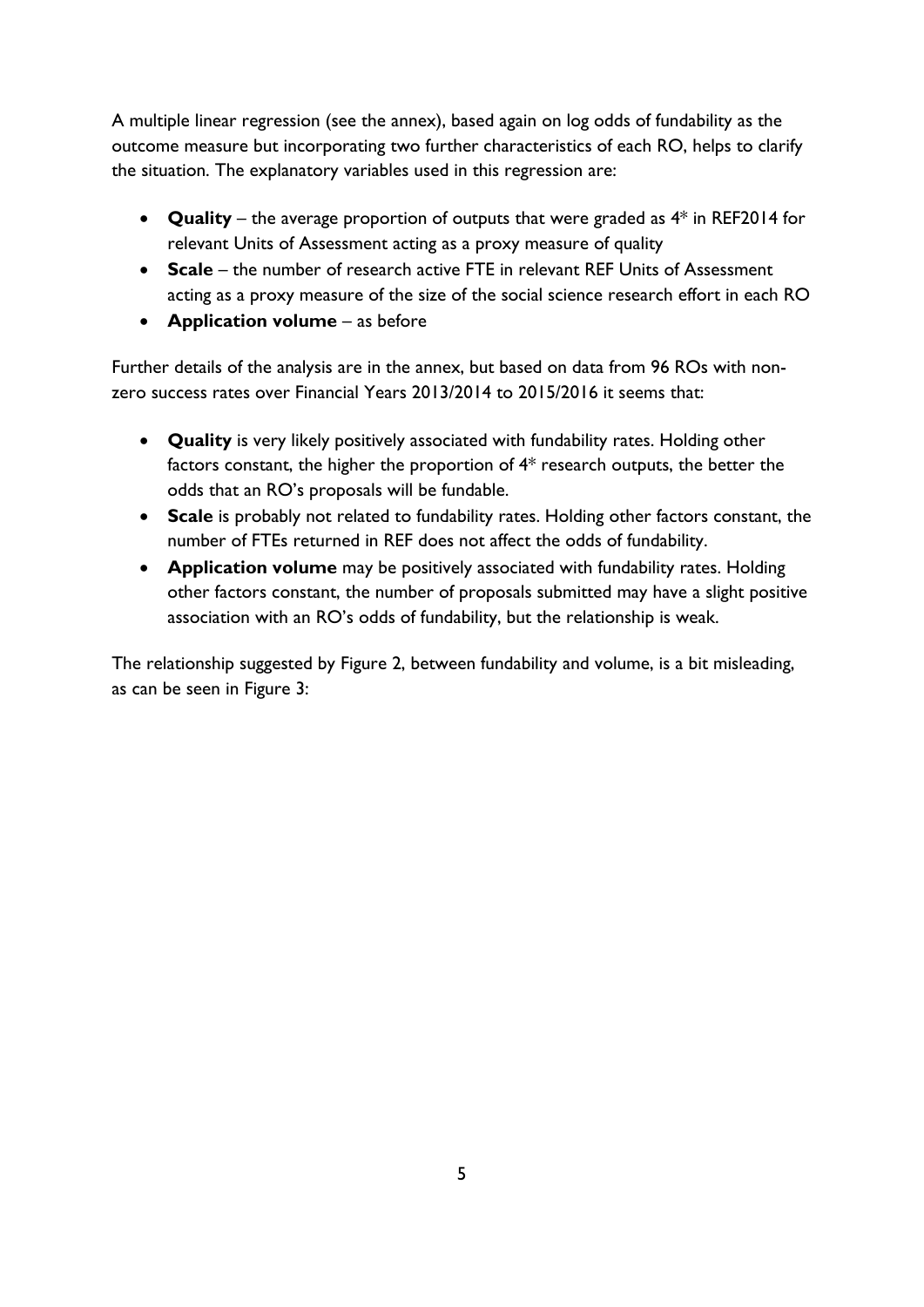

#### **Proposal volume and 'REF quality' are positively associated**

Figure 3: Number of proposals *vs* REF quality outcome for 96 ROs with non-zero success rates relating to decisions made in financial years  $2013/2014$  to  $2015/2016$ .  $R^2$  is 0.36, and around 0.60 if the two outliers at bottom right are discounted.

ROs with higher REF quality measures submit more proposals to  $\mathsf{ESRC}^3$  $\mathsf{ESRC}^3$ . There seems not to be any association between REF quality and the number of proposals submitted *per FTE*[4](#page-5-1) (Figure 4):

-

<span id="page-5-0"></span><sup>&</sup>lt;sup>3</sup>It is of course possible that submitting more proposals to ESRC results in a higher quality measure, but given the relatively small sums that ESRC might award to any individual RO it seems unlikely that causation could operate that way round.

<span id="page-5-1"></span><sup>4</sup> This may be stretching the idea of REF data as a proxy too far, so should be taken as suggestive only.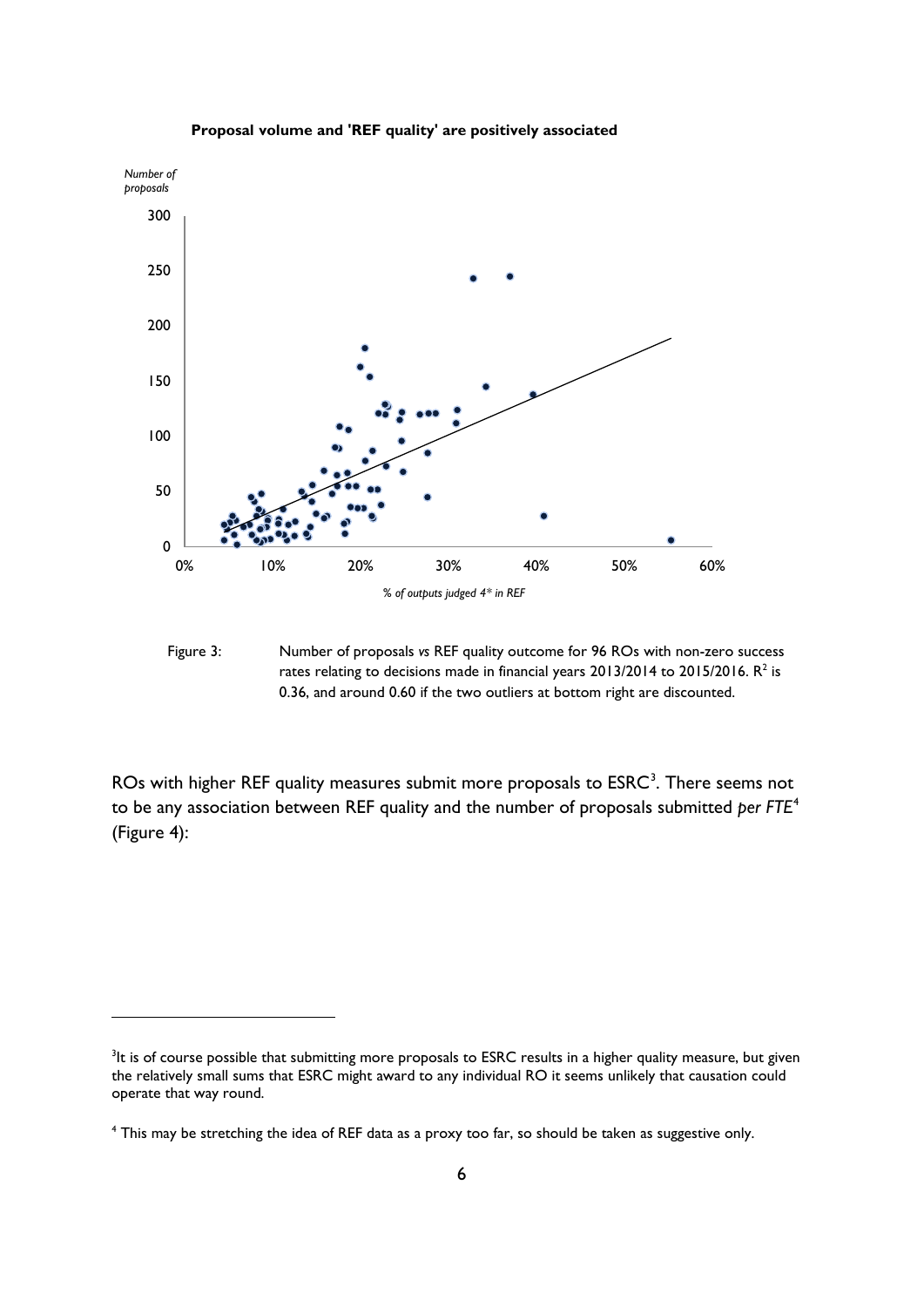

**Proposal submission intensity is not associated with REF quality**

Figure 4: Number of proposals per FTE *vs* REF quality outcome for 96 ROs with non-zero success rates relating to decisions made in financial years 2013/2014 to 2015/2016.  $R<sup>2</sup>$  is 0.02 and regression line is shown for illustrative purposes only.

Application volume information is to some extent redundant as it is so strongly correlated with the quality indicator. Figure 5 shows the key underlying association: that between the log odds of fundability and the REF quality measure: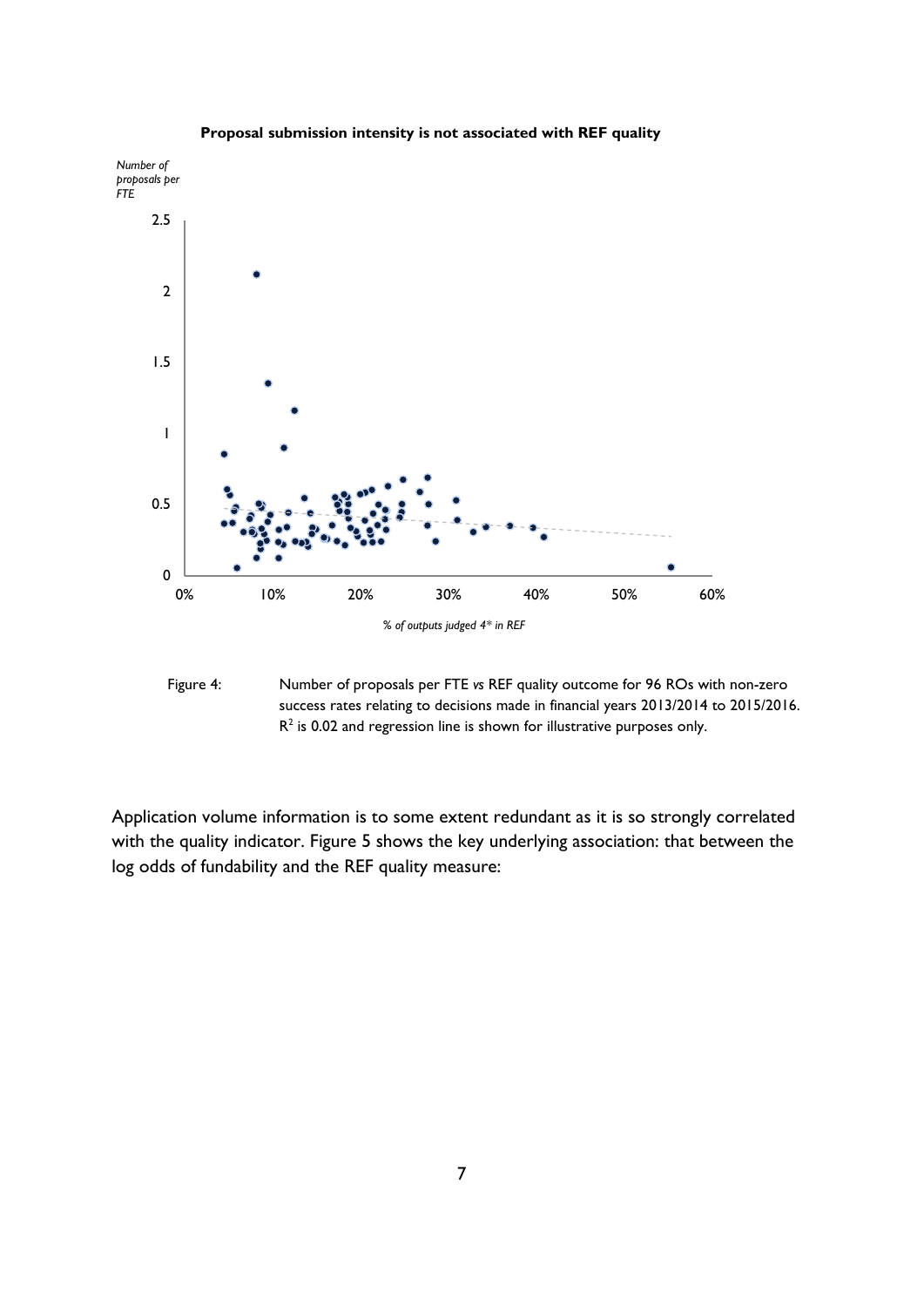

#### **Deep down, quality is the main determinant of fundability**

Figure 5: log<sub>10</sub> (odds of fundability) *vs* REF quality measure for 96 ROs with non-zero success rates relating to decisions made in financial years 2013/2014 to 2015/2016. Log odds of 0 indicate equal chances of success and failure, i.e. a 50% success rate.  $R^2$  is about 0.24, higher if the outliers are excluded.

Proposal volume on its own has little, if any, effect on fundability. The main influence is quality (as indicated in this analysis by REF outcomes.)

Scale of activity is not related to fundability. No matter how large or small they are, groups of researchers of similar quality and with similar application behaviours will have similar abilities to produce fundable proposals.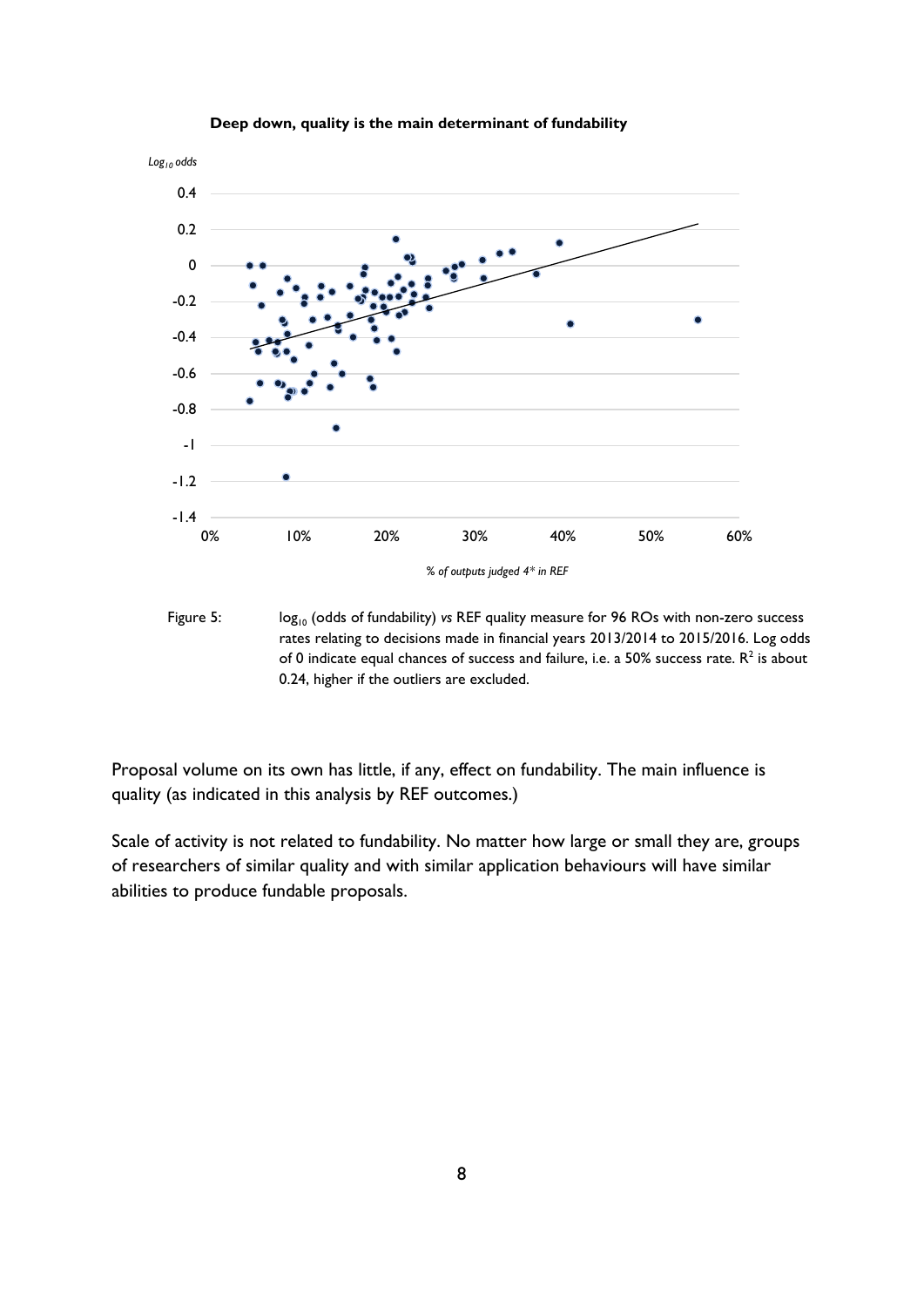### <span id="page-8-0"></span>**Strategies for success**

<u>.</u>

An increase in the odds of fundability implies an increase in the fundability rate. And increased fundability rates are necessary for higher overall success rates. We know what might affect the odds of fundability, so is there a winning application strategy?

The underlying factors that may influence fundability are research quality (the strongest influence) and proposal volume (a much weaker influence<sup>[5](#page-8-1)</sup>.) As Figure 6 shows, the best thing that an RO can do if it wants a higher success rate is to improve its research quality. Simply submitting more proposals has a negligible, perhaps zero, effect on fundability:





<span id="page-8-1"></span><sup>5</sup> The potential change in fundability depends on the actual current % fundable – see the annex. For odds ratios close to 1 (as found here) the maximum change is found for ROs with fundability rates of around 50%. ROs doing very much better or worse than this would be expected to be less able to influence fundability: the former because there is less room for improvement, the latter perhaps because other factors dominate.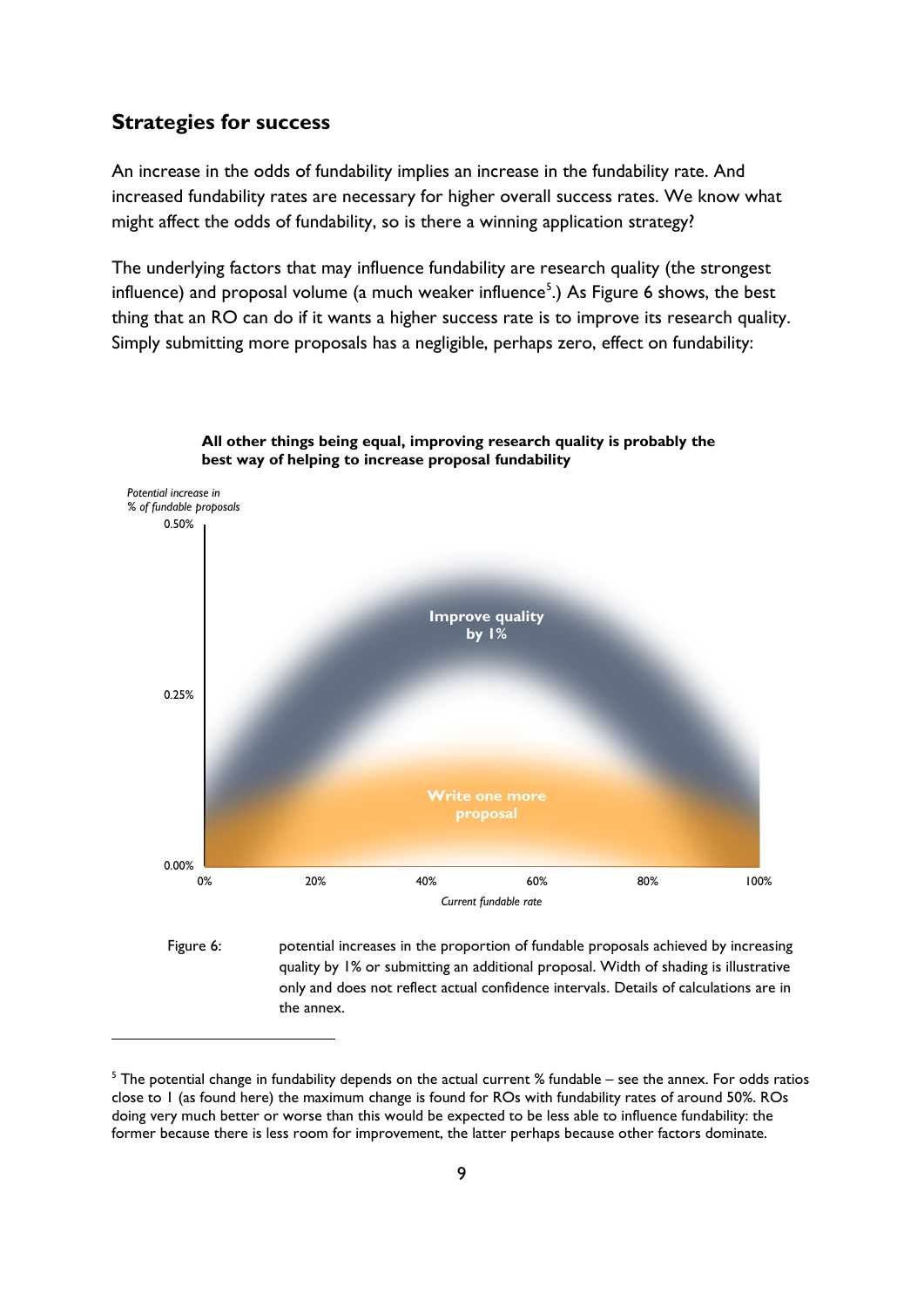Even for those with potentially most to gain, an additional proposal written might increase the fundability rate by just 0.1% at most. And this assumes that writing proposals somehow leads to higher fundability rates – it seems more plausible that those with higher fundability rates write more proposals. For all ROs, changes in quality will have the strongest influence on fundability.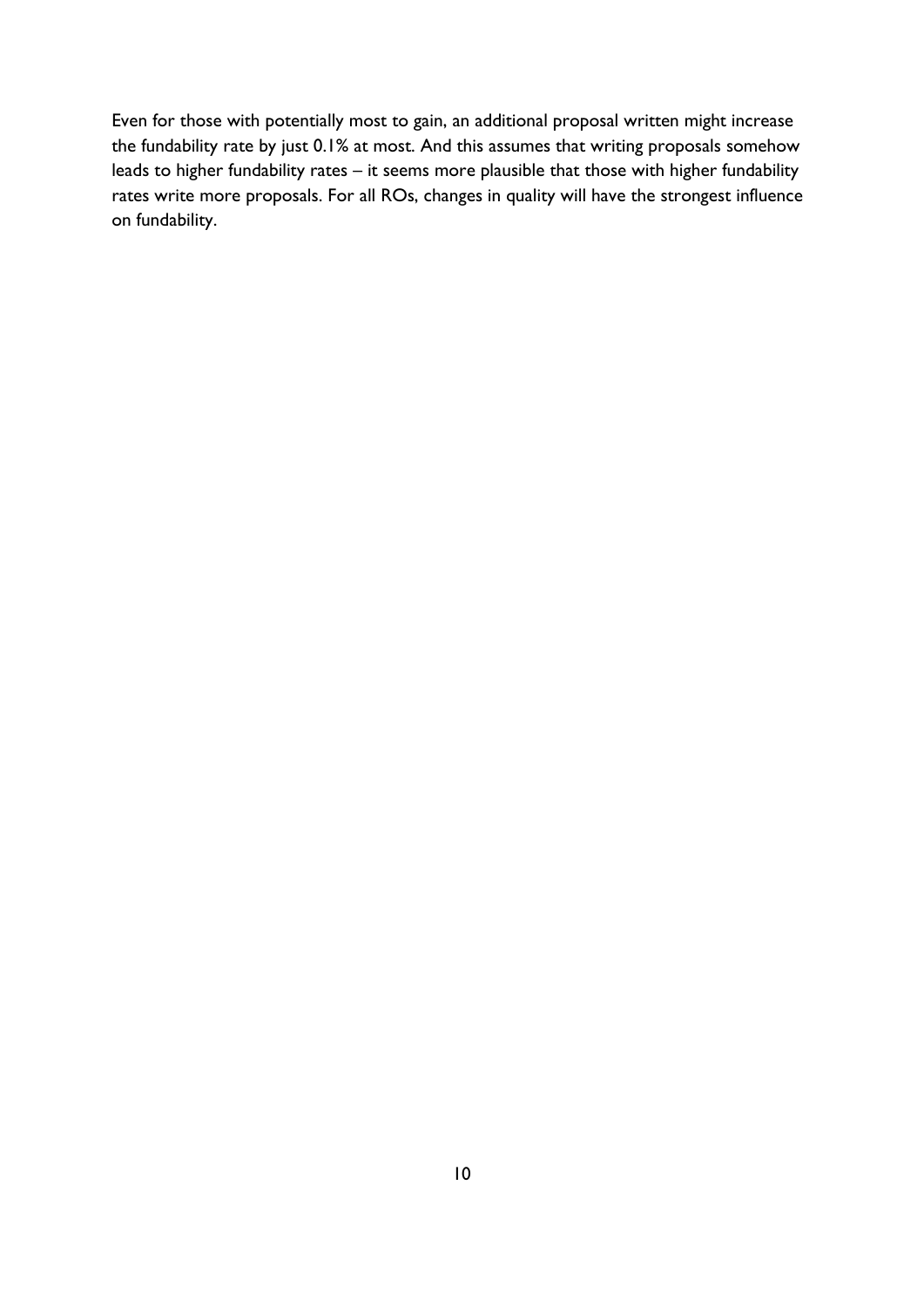## <span id="page-10-0"></span>**Conclusions**

While it's hard to discern meaningful differences in overall success rates, it's safer to conclude that all ROs do not have the same fundability rate. There will be as many causes of differential fundability rates as there are ROs, disciplines, calls, Councils…

The big one is 'quality'. Which is a shame as no one agrees on what quality means or how to measure it. Still, for this analysis at least, using REF scores as proxies for quality seems to work reasonably well. There are of course assumptions and issues within this approach, but just as a rough approximation it seems that, when it comes to ESRC proposal fundability, research quality matters.

It also seems likely that higher quality leads to enhanced fundability, rather than enhanced fundability leading to higher quality. ESRC isn't a big enough funder to account for the wide range of quality found in REF. The outputs of our review processes really don't contain enough signal to account for what happens outside ESRC. Research quality feeds into proposal quality.

In contrast, it's just as easy to create stories about how increased proposal volume leads to greater fundability, as a result of learning and experience, as it is to claim that those who best know how to write fundable proposals are more likely to do it.

We know that applications to ESRC are sparse<sup>[6](#page-10-1)</sup>. This makes it hard to believe that learning how to write fundable proposals through personal experience is something that happens at the individual level. The most reasonable interpretation of what we see is that ROs with enhanced abilities to produce fundable proposals are more likely to write proposals in the first place. Simply writing more proposals is not a strategy for success.

What's not important is as interesting as what is. Scale of activity may not matter at all. Being larger makes no difference to fundability, positively or negatively.

Again it's possible to tell many stories about this. There are nice ones about how the Research Councils put quality first and will fund excellence wherever it is found. And there are more troubling ones. For example, how is that larger clusters of researchers, which surely are likely to come with more diverse disciplinary mixes and backgrounds, do not produce more fundable proposals? The Research Councils promote multidisciplinarity and all the signs are that it is in proposals. But this doesn't show in the figures.

-

<span id="page-10-1"></span><sup>6</sup> For example, the average time between applications is about six years.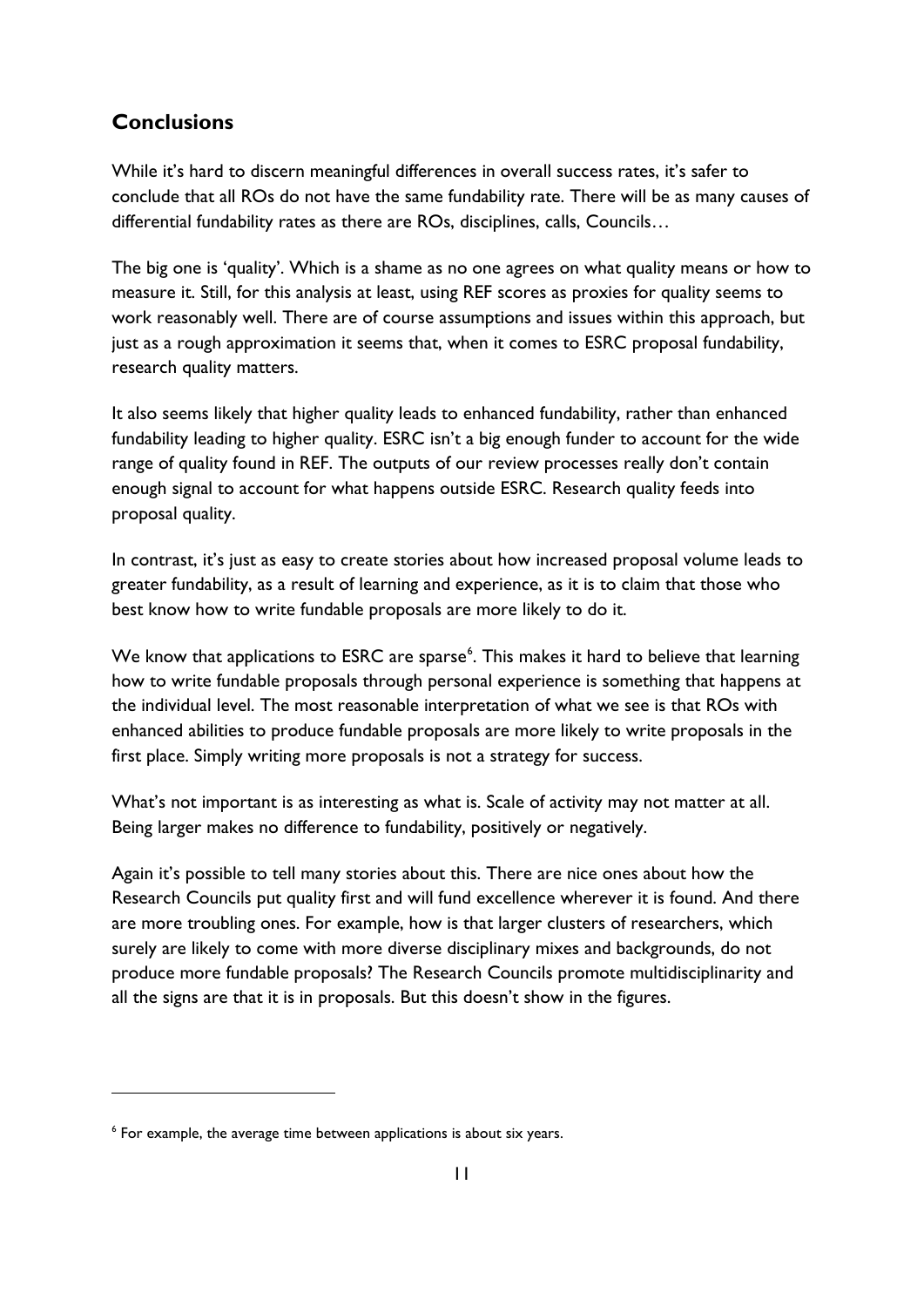## <span id="page-11-0"></span>**Annex**

### <span id="page-11-1"></span>**Regression analysis**

The text is relatively guarded in its conclusions because they depend very much on what to include in the analysis. If the data set, the variables, their combination and the type of analysis carried out vary, the conclusions on what influences fundability rates also vary. This makes it hard to identify a specific, unique, truth, and makes it less than sensible to rely on *p* values to support that version of the truth.

Rather than opting for a single regression of the many that are possible and asserting based on that, the analysis process involved looking at many different approaches to see if anything consistent emerged. Whatever was 'true' most often was taken as being most likely to be true overall. Quality mattered very consistently, volume less so, quality usually mattered more than volume, and sale of activity never mattered at all.

A representative analysis, on which Figure 3 was based, is summarised below:

| <b>Overall Fit</b>       |      |
|--------------------------|------|
| Multiple R               | 0.59 |
| R Square                 | 0.35 |
| <b>Adjusted R Square</b> | 0.33 |
| <b>Standard Error</b>    | 0.21 |
| <b>Observations</b>      | 96   |

|                             | coeff    | std err | t stat   | p-value    | lower     | upper   |
|-----------------------------|----------|---------|----------|------------|-----------|---------|
| Intercept                   | $-0.518$ | 0.0458  | $-11.31$ | $4.17E-19$ | $-0.61$   | $-0.43$ |
| No. FTE returned in REF     | 0.0002   | 0.0004  | 0.51     | 0.61       | $-0.0006$ | 0.0011  |
| $100 \times Av$ % 4* by UoA | 0.0062   | 0.0030  | 2.06     | 0.04       | 0.0002    | 0.0122  |
| Number of proposals         | 0.0016   | 0.0011  | 1.46     | 0.15       | $-0.0006$ | 0.0038  |

This analysis used the log odds of fundability as the dependent variable and was based on the most recent three years' data. As can be seen, it returned a relatively high *p* value for the number of proposals. Longer periods gave different results, but with more questionable relevance to current conditions. The final conclusions represent an attempt to balance practical utility with the rigour necessary to give confidence in the result, though it's worth noting that only a fraction of the total variability is explained by any model.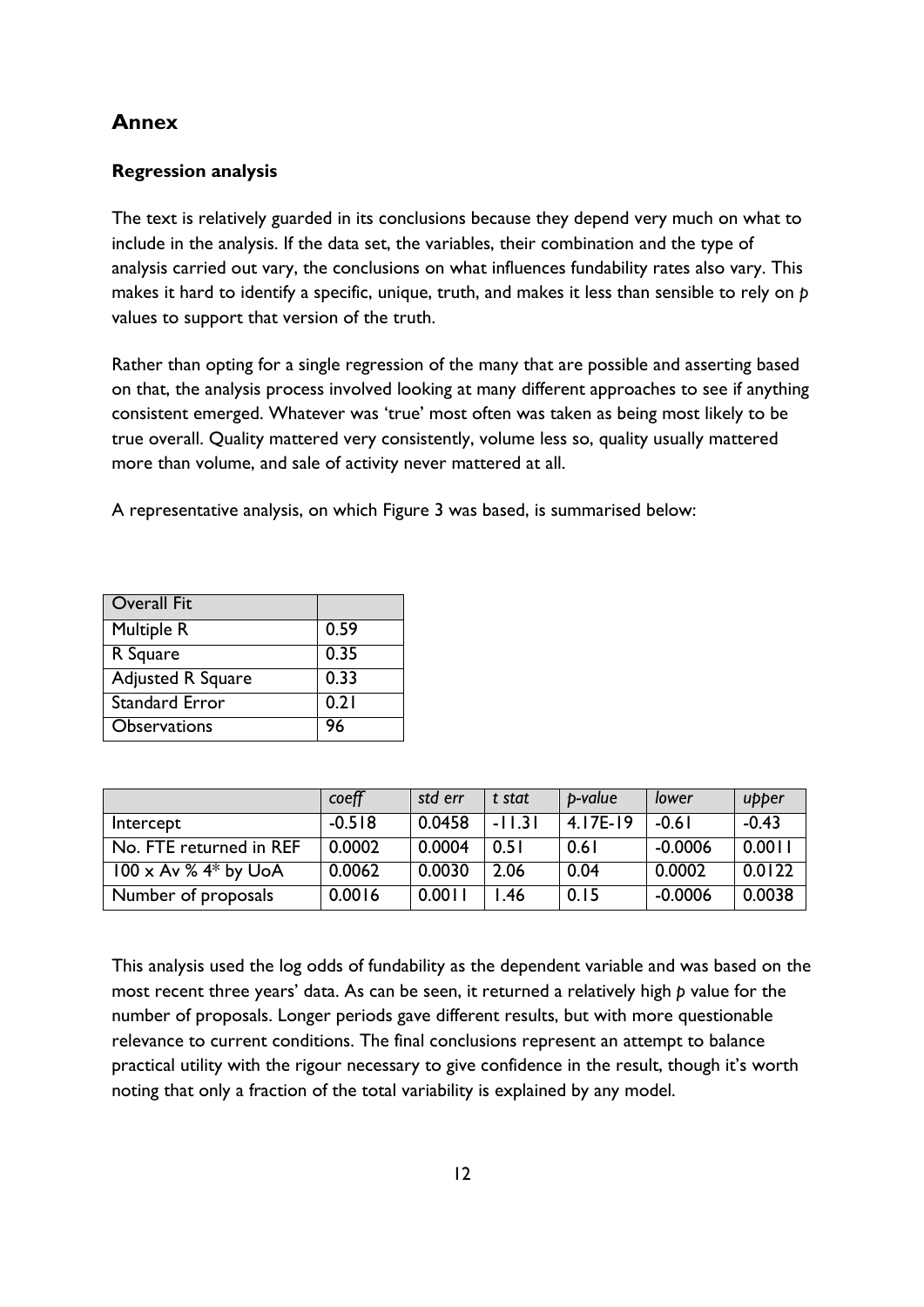### <span id="page-12-0"></span>**Log odds and probabilities**

Analyses are based on log odds, but these are not very intuitive measures of outcomes. Figure 4 translates the change in log odds into changes in absolute probabilities of fundability based on the formulae below.

By the definition of odds, if the probability of occurrence of an event having probability *p* following a unit increase in an explanatory variable is *p*' (assume that we are taking natural logs) then:

$$
\frac{p'}{(1-p')} = e^{\beta} \frac{p}{(1-p)}
$$

$$
\frac{p'}{p} = e^{\beta} \cdot \frac{(1-p')}{(1-p)}
$$

$$
\frac{1}{p} = \frac{(e^{\beta} - p'e^{\beta})}{p'(1-p)}
$$

$$
\frac{1}{p} = \frac{e^{\beta}}{p'(1-p)} - \frac{e^{\beta}}{(1-p)}
$$

$$
\frac{1}{p} + \frac{e^{\beta}}{(1-p)} = \frac{e^{\beta}}{p'(1-p)}
$$

$$
\frac{(1-p) + pe^{\beta}}{p(1-p)} = \frac{e^{\beta}}{p'(1-p)}
$$

$$
\frac{1-p + pe^{\beta}}{p} = \frac{e^{\beta}}{p'}
$$

So the ratio of the initial and final probabilities following unit increase is

$$
\frac{p'}{p} = \frac{e^{\beta}}{1-p+pe^{\beta}} = \frac{e^{\beta}}{1+p(e^{\beta}-1)}
$$